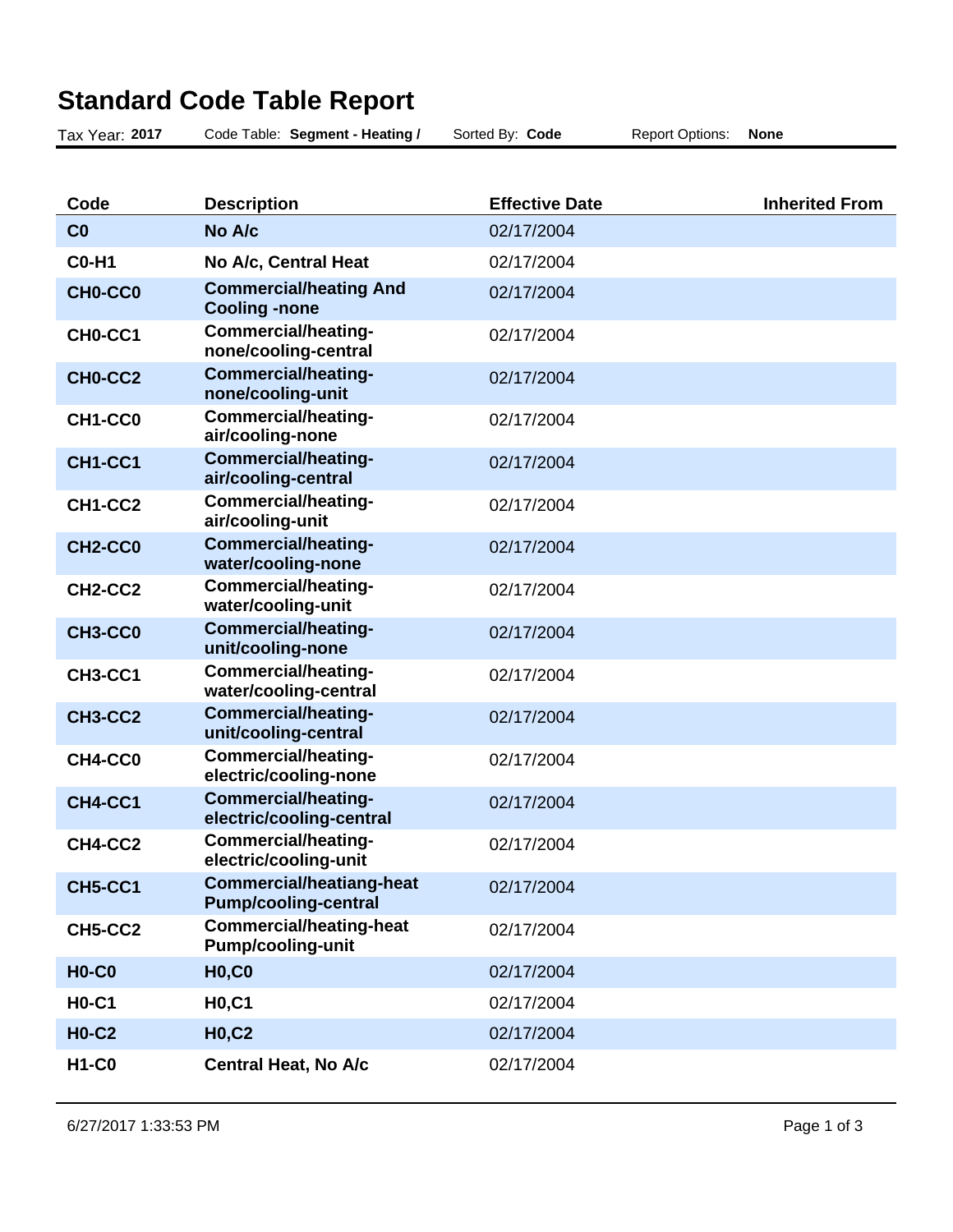| Code           | <b>Description</b>                                                 | <b>Effective Date</b> | <b>Inherited From</b> |
|----------------|--------------------------------------------------------------------|-----------------------|-----------------------|
| <b>H1-C1</b>   | <b>H1,C1</b>                                                       | 02/17/2004            |                       |
| <b>H1-C2</b>   | <b>H1,C2</b>                                                       | 02/17/2004            |                       |
| <b>H2-C0</b>   | <b>H2,C0</b>                                                       | 02/17/2004            |                       |
| <b>H2-C1</b>   | <b>H2,C1</b>                                                       | 02/17/2004            |                       |
| <b>H2-C2</b>   | <b>H2,C2</b>                                                       | 02/17/2004            |                       |
| <b>H3-C0</b>   | <b>H3,C0</b>                                                       | 02/17/2004            |                       |
| <b>H3-C1</b>   | <b>H3,C1</b>                                                       | 02/17/2004            |                       |
| <b>H3-C2</b>   | <b>H3,C2</b>                                                       | 02/17/2004            |                       |
| <b>H4-C0</b>   | <b>H4,C0</b>                                                       | 02/17/2004            |                       |
| <b>H4-C1</b>   | $\mathbf{s}$                                                       | 02/17/2004            |                       |
| <b>H4-C2</b>   | <b>H4,C2</b>                                                       | 02/17/2004            |                       |
| <b>H5-C0</b>   | <b>H5,C0</b>                                                       | 02/17/2004            |                       |
| <b>H5-C1</b>   | <b>H5,C1</b>                                                       | 02/17/2004            |                       |
| <b>H5-C2</b>   | <b>H5,C2</b>                                                       | 02/17/2004            |                       |
| RH0-RC0        | <b>Residential/heating And</b><br><b>Cooling-none</b>              | 02/17/2004            |                       |
| RH0-RC1        | <b>Residential/heating-</b><br>none/cooling-centrl                 | 02/17/2004            |                       |
| RH0-RC2        | <b>RH0,RC2</b>                                                     | 02/17/2004            |                       |
| RH1-RC0        | <b>Residential/heating-central</b><br><b>Electric/cooling-none</b> | 02/17/2004            |                       |
| <b>RH1-RC1</b> | <b>Residential/heating And</b><br><b>Cooling-central Electric</b>  | 02/17/2004            |                       |
| <b>RH1-RC2</b> | <b>RH1, RC2</b>                                                    | 02/17/2004            |                       |
| RH2-RC0        | <b>Residental/heating-cooling</b><br><b>None</b>                   | 02/17/2004            |                       |
| <b>RH2-RC1</b> | <b>RH2,RC1</b>                                                     | 02/17/2004            |                       |
| <b>RH2-RC2</b> | <b>RH2,RC2</b>                                                     | 02/17/2004            |                       |
| RH3-RC0        | <b>Residential/heating-wall</b><br>Heaters/cooling-none            | 02/17/2004            |                       |
| <b>RH3-RC1</b> | <b>RH3,RC1</b>                                                     | 02/17/2004            |                       |
| RH4-RC0        | <b>Residential/heating-</b><br>stove/cooling-none                  | 02/17/2004            |                       |
| <b>RH4-RC1</b> | <b>Stove, Electric Air</b>                                         | 02/17/2004            |                       |
| RH4-RC2        | <b>RH4,RC2</b>                                                     | 02/17/2004            |                       |
| RH5-RC0        | <b>RH5,RC0</b>                                                     | 02/17/2004            |                       |
|                |                                                                    |                       |                       |